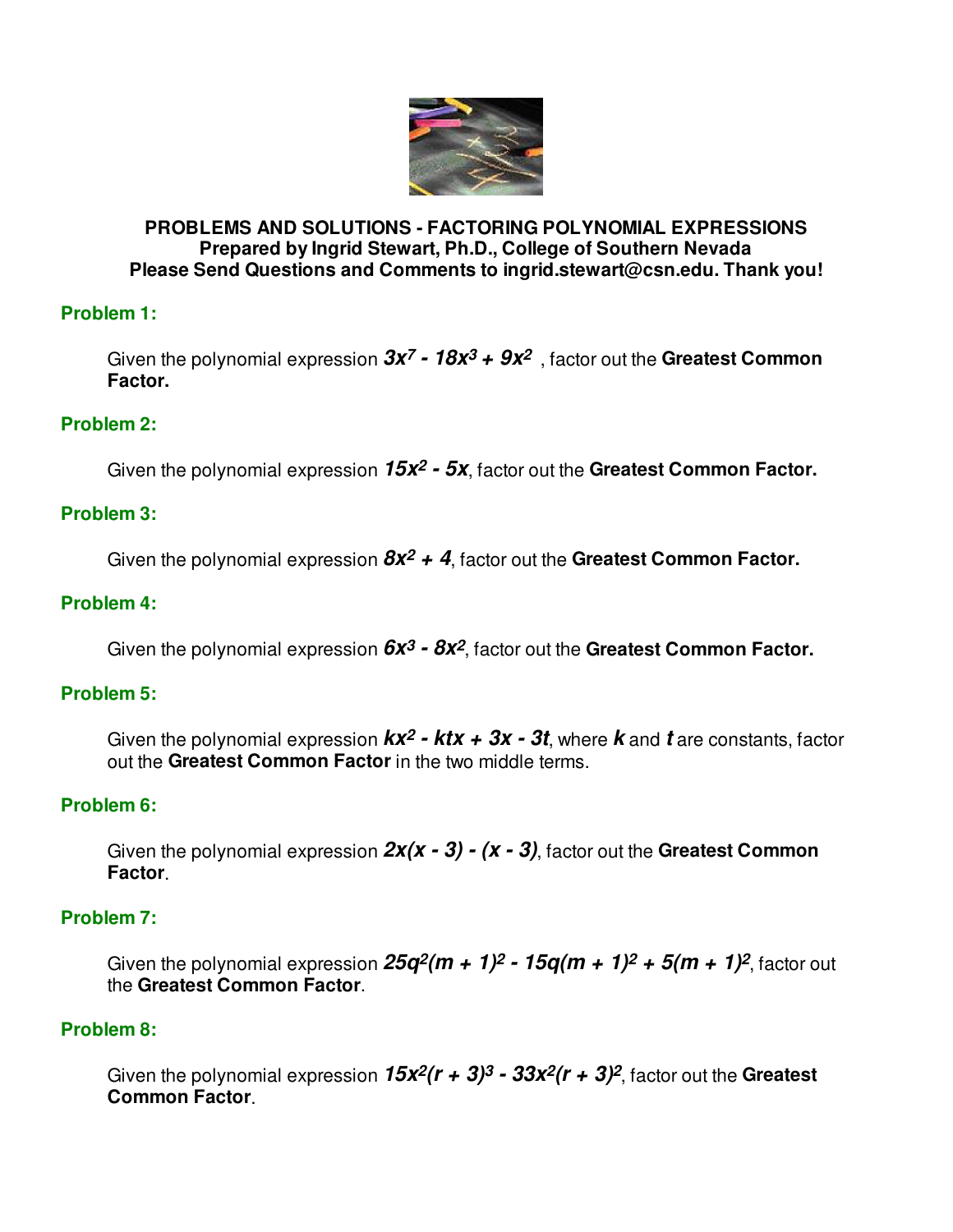### **Problem 9:**

Try to factor the polynomial expression  $x^3 - 4x^2 + 2x - 8$  relative to the integers using the **Grouping Method**.

### **Problem 10:**

Try to factor the polynomial expression  $3x^3 + 2x^2 - 6x + 2$  relative to the integers using the **Grouping Method**.

#### **Problem 11:**

Try to factor the trinomial  $x^2 - 5x + 6$  relative to the integers.

#### **Problem 12:**

Try to factor the trinomial  $x^2$  +  $5x$  +  $6$  relative to the integers.

#### **Problem 13:**

Try to factor the trinomial  $x^2 - 5x - 6$  relative to the integers.

### **Problem 14:**

Try to factor the trinomial  $x^2 + 5x - 6$  relative to the integers.

#### **Problem 15:**

Try to factor the trinomial  $x^2$  -  $10x + 25$  relative to the integers.

## **Problem 16:**

Try to factor the trinomial  $x^2$  +  $6x$  +  $9$  relative to the integers.

#### **Problem 17:**

Try to factor the trinomial  $x^2 + 2x + 4$  relative to the integers.

#### **Problem 18:**

Try to factor the trinomial  $2x^2 + 7x + 6$  relative to the integers.

#### **Problem 19:**

Try to factor the trinomial  $6x^2 + x - 2$  relative to the integers.